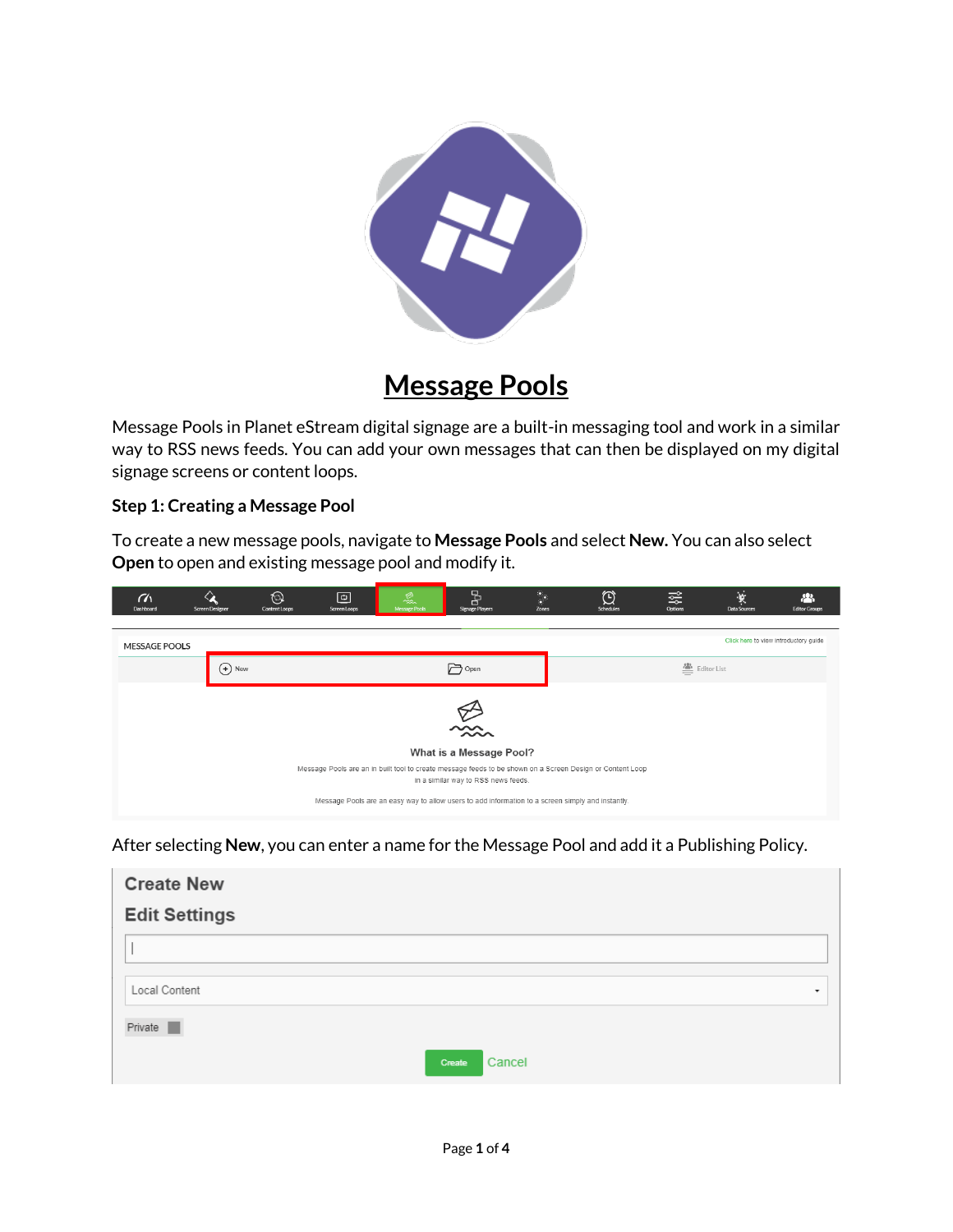## **Step 2: Adding Messages**

Once you have created a new message pool you can add messages. To do this select **Add Message**  and type in your first message

| <b>MESSAGE POOLS</b>                                               |             |                                                                       |                                                           | Click here to view introductory guide |
|--------------------------------------------------------------------|-------------|-----------------------------------------------------------------------|-----------------------------------------------------------|---------------------------------------|
| $\bigoplus$ New                                                    | Popen       | Bdit Details                                                          | $\stackrel{\circledR}{=}$ Editor List                     |                                       |
|                                                                    | Dinner time |                                                                       | $\mathcal{J}% _{M_{1},M_{2}}^{\alpha,\beta}(\varepsilon)$ |                                       |
| Message Pool List                                                  |             |                                                                       |                                                           |                                       |
|                                                                    |             | Please note changes to the message pool list are saved automatically. |                                                           | <b>Add Message</b>                    |
| ٠<br>Message: Chicken Curry Fish & Chips Burger & Chips Pizza<br>ш |             | Commences:<br>Expires:<br>SMTWTFS<br>Add                              |                                                           | 0<br>Created By:<br>Built-in\pop<br>Ê |
|                                                                    |             |                                                                       |                                                           |                                       |
|                                                                    |             |                                                                       |                                                           |                                       |

You can use the up and down arrows next to each message to alter its position in the message pool. This is useful to reorder messages. You can also add a new message in between to existing ones by select **Add** underneath one of your messages.

| -                                                                     | Please note changes to the message pool list are saved automatically. |                             | <b>Add Message</b> |
|-----------------------------------------------------------------------|-----------------------------------------------------------------------|-----------------------------|--------------------|
| $\bullet$<br>Aessage; Chicken Curry Fish & Chips Burger & Chips Pizza | Commences:<br>Expires:<br><b>Smit WTFS</b><br>Add                     | Created By:<br>Built-in\pop | $\mathcal{O}$      |
|                                                                       |                                                                       |                             |                    |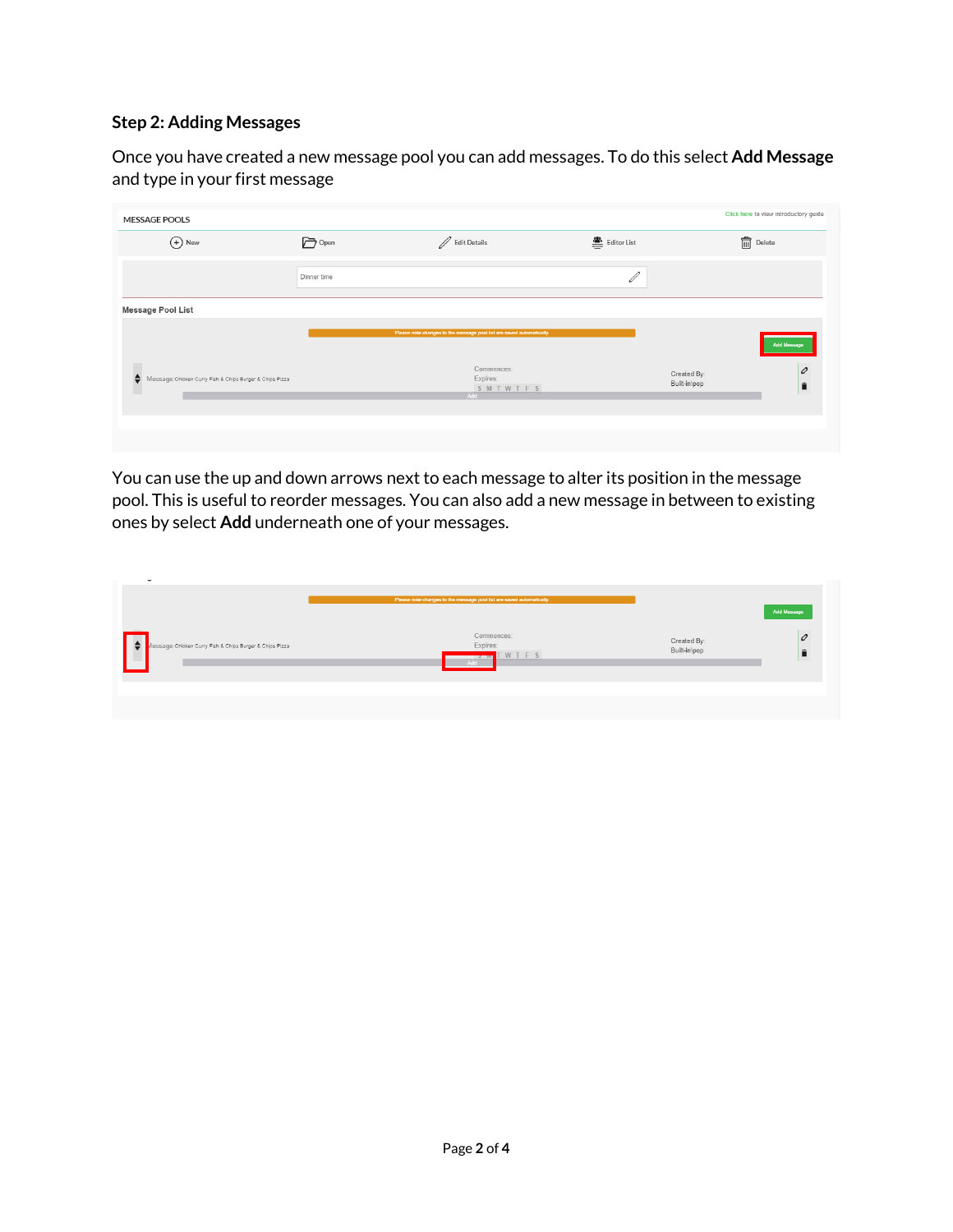#### **Step 3: Scheduling**

If you want to show this message recurrently you can simply just select confirm. Alternatively, you have additional scheduling options for each message in the pool. You can set commence and expiry by date, time or both and also specify which days of the week certain messages show on.

As an example, you could have different messages welcoming visitors to your establishment on different days of the week.